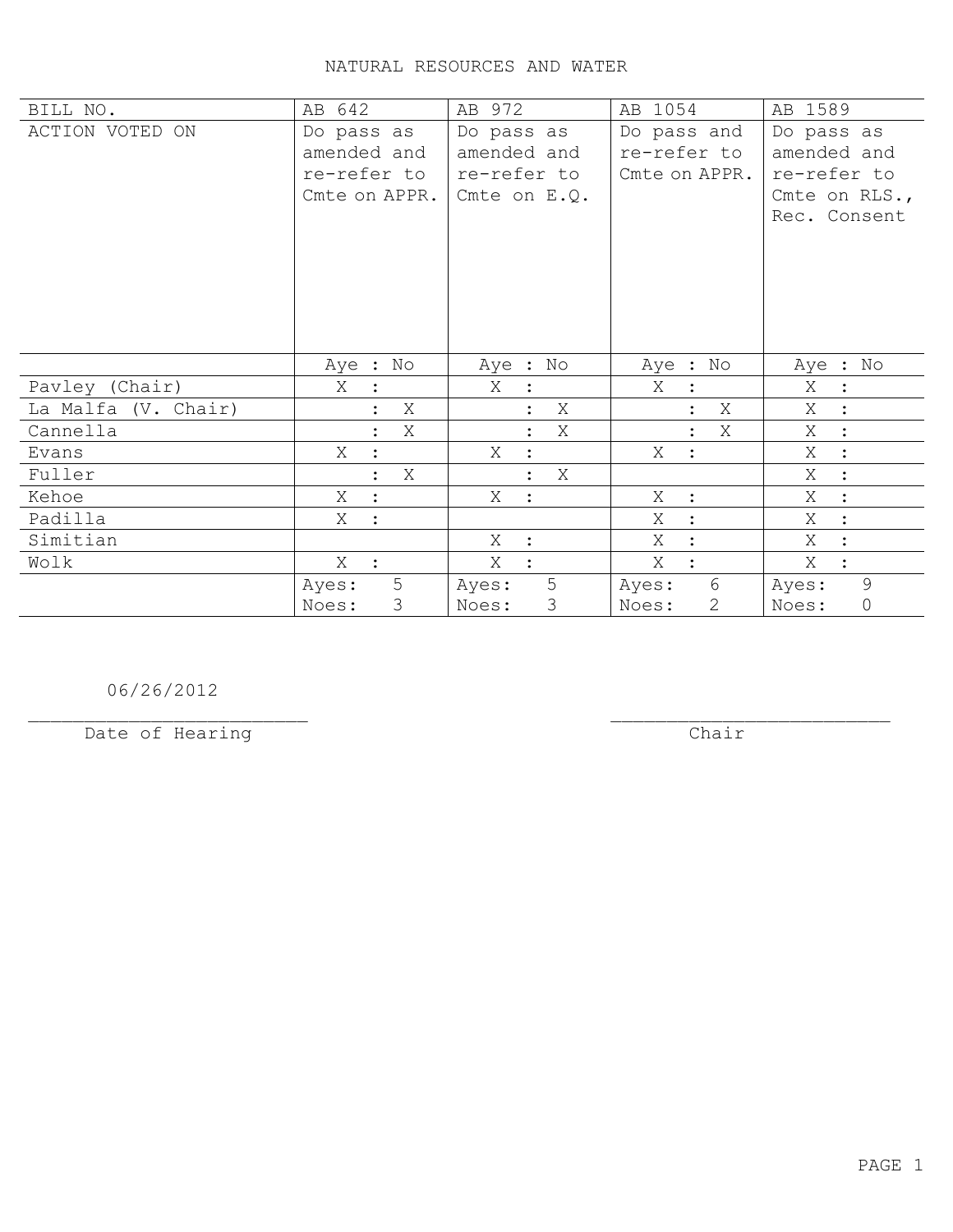| BILL NO.            | AB 1601                                                    | AB 1961                                     | AB 2179                                                   | AB 2230                 |
|---------------------|------------------------------------------------------------|---------------------------------------------|-----------------------------------------------------------|-------------------------|
| ACTION VOTED ON     | Do pass as<br>amended and<br>re-refer to<br>Cmte on $E.Q.$ | Do pass and<br>re-refer to<br>Cmte on APPR. | Do pass as<br>amended and<br>re-refer to<br>Cmte on APPR. | Do pass                 |
|                     | Aye : No                                                   | Aye : No                                    | Aye : No                                                  | Aye : No                |
| Pavley (Chair)      | Χ<br>$\ddot{\cdot}$                                        | Χ                                           | Χ<br>$\ddot{\cdot}$                                       | Χ                       |
| La Malfa (V. Chair) | Χ                                                          | X                                           | Χ                                                         | X<br>$\ddot{\cdot}$     |
| Cannella            | X<br>$\ddot{\cdot}$                                        | Χ<br>$\ddot{\cdot}$                         | Χ                                                         | Χ                       |
| Evans               | X :                                                        | Χ<br>$\ddot{\cdot}$                         | X<br>$\ddot{\cdot}$                                       | X<br>$\ddot{\cdot}$     |
| Fuller              |                                                            | X<br>$\ddot{\cdot}$                         |                                                           |                         |
| Kehoe               | $X$ :                                                      | X<br>$\ddot{\cdot}$                         | Χ<br>$\cdot$                                              | X :                     |
| Padilla             | Χ<br>$\cdot$                                               | Χ<br>$\ddot{\cdot}$                         | Χ<br>$\ddot{\cdot}$                                       | Χ<br>$\ddot{\cdot}$     |
| Simitian            |                                                            | X<br>$\ddot{\cdot}$                         | X<br>$\ddot{\cdot}$                                       | X<br>$\ddot{\cdot}$     |
| Wolk                | X                                                          | X                                           | X                                                         | X<br>$\ddot{\cdot}$     |
|                     | $7\overline{ }$<br>Ayes:                                   | $7\overline{ }$<br>Ayes:                    | 6<br>Ayes:                                                | 6<br>Ayes:              |
|                     | Noes:<br>0                                                 | $\mathbf{2}$<br>Noes:                       | $\mathbf{2}$<br>Noes:                                     | $\overline{2}$<br>Noes: |

06/26/2012

Date of Hearing

 $\overline{**chair**}$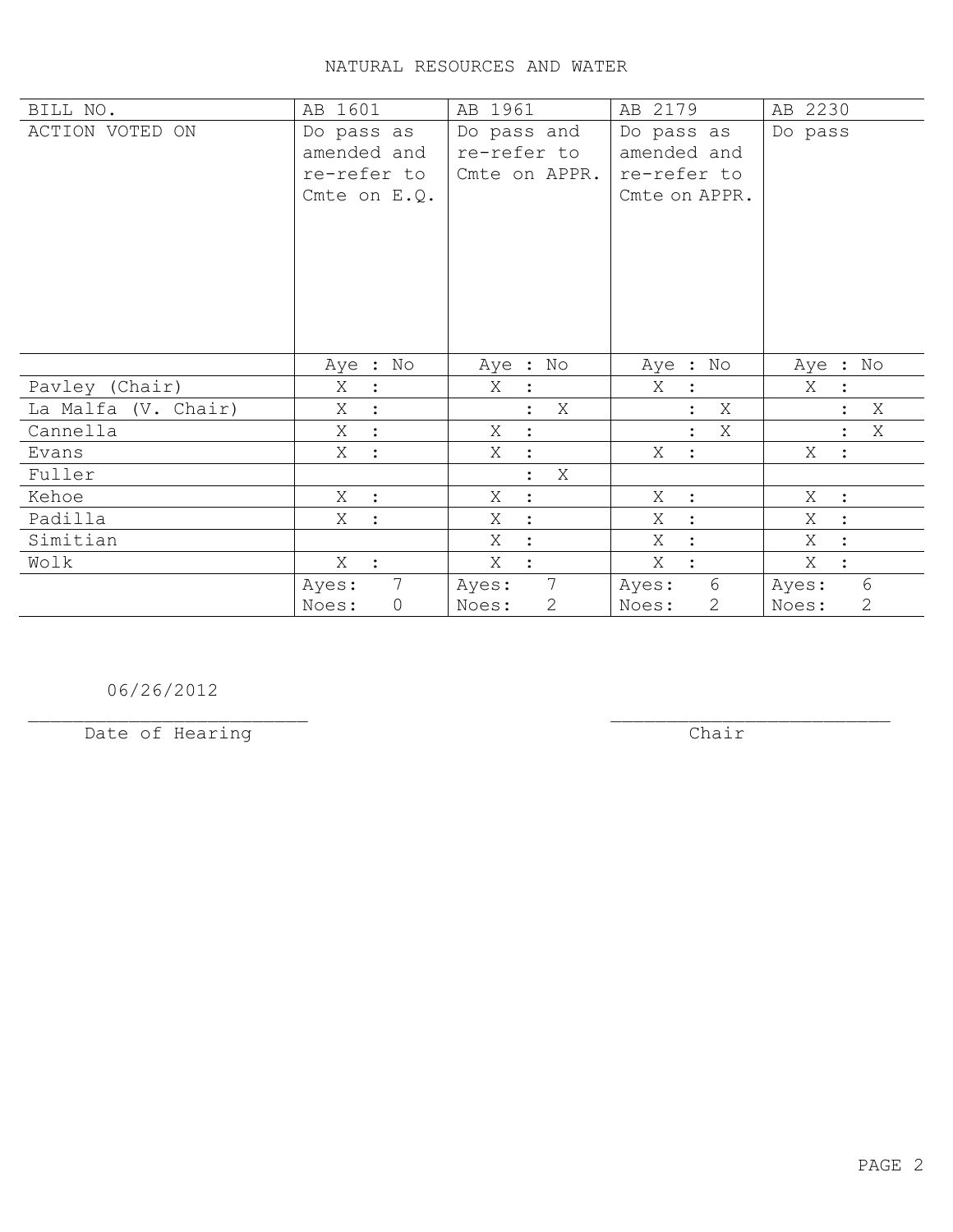| BILL NO.            | AB 2267                             | AB 2283                             | AB 2284              | AB 2402                   |
|---------------------|-------------------------------------|-------------------------------------|----------------------|---------------------------|
| ACTION VOTED ON     | Do pass and                         | Do pass and                         | Do pass and          | Do pass as                |
|                     | re-refer to                         | re-refer to                         | re-refer to          | amended and               |
|                     | Cmte on APPR.                       | Cmte on APPR.                       | Cmte on PUB.         | re-refer to               |
|                     |                                     |                                     | $S$ .                | Cmte on APPR.             |
|                     |                                     |                                     |                      |                           |
|                     |                                     |                                     |                      |                           |
|                     |                                     |                                     |                      |                           |
|                     |                                     |                                     |                      |                           |
|                     |                                     |                                     |                      |                           |
|                     |                                     |                                     |                      |                           |
|                     | Aye : No                            | Aye : No                            | Aye : No             | Aye : No                  |
| Pavley (Chair)      | Χ<br>$\langle \cdot, \cdot \rangle$ | Χ<br>$\mathbb{R}^2$                 | Χ<br>$\mathbf{L}$    | Χ                         |
| La Malfa (V. Chair) | X                                   | X<br>$\ddot{\cdot}$                 | X<br>$\ddot{\cdot}$  | X                         |
| Cannella            | X<br>$\mathbf{r}$                   | Χ<br>$\ddot{\phantom{a}}$           |                      | Χ                         |
| Evans               | X<br>$\ddot{\cdot}$                 | X :                                 | $X$ :                | X                         |
| Fuller              |                                     |                                     |                      | Χ<br>$\ddot{\phantom{a}}$ |
| Kehoe               | X<br>$\cdot$                        | X :                                 | X<br>$\mathbf{r}$    | X :                       |
| Padilla             | Χ                                   | $\mathbb{R}^2$<br>Χ                 | X<br>$\ddot{\cdot}$  |                           |
| Simitian            | Χ                                   | $X_{\mathcal{L}}$<br>$\mathbb{R}^2$ |                      | $X_{-}$<br>$\mathbf{r}$   |
| Wolk                | X                                   | X<br>$\ddot{\cdot}$                 | $X$ :                | Χ                         |
|                     | 8<br>Ayes:                          | 6<br>Ayes:                          | 6<br>Ayes:           | 5<br>Ayes:                |
|                     | $\mathbb O$<br>Noes:                | $\mathbf{2}$<br>Noes:               | $\mathbb O$<br>Noes: | $\mathcal{S}$<br>Noes:    |

06/26/2012

Date of Hearing

 $Char$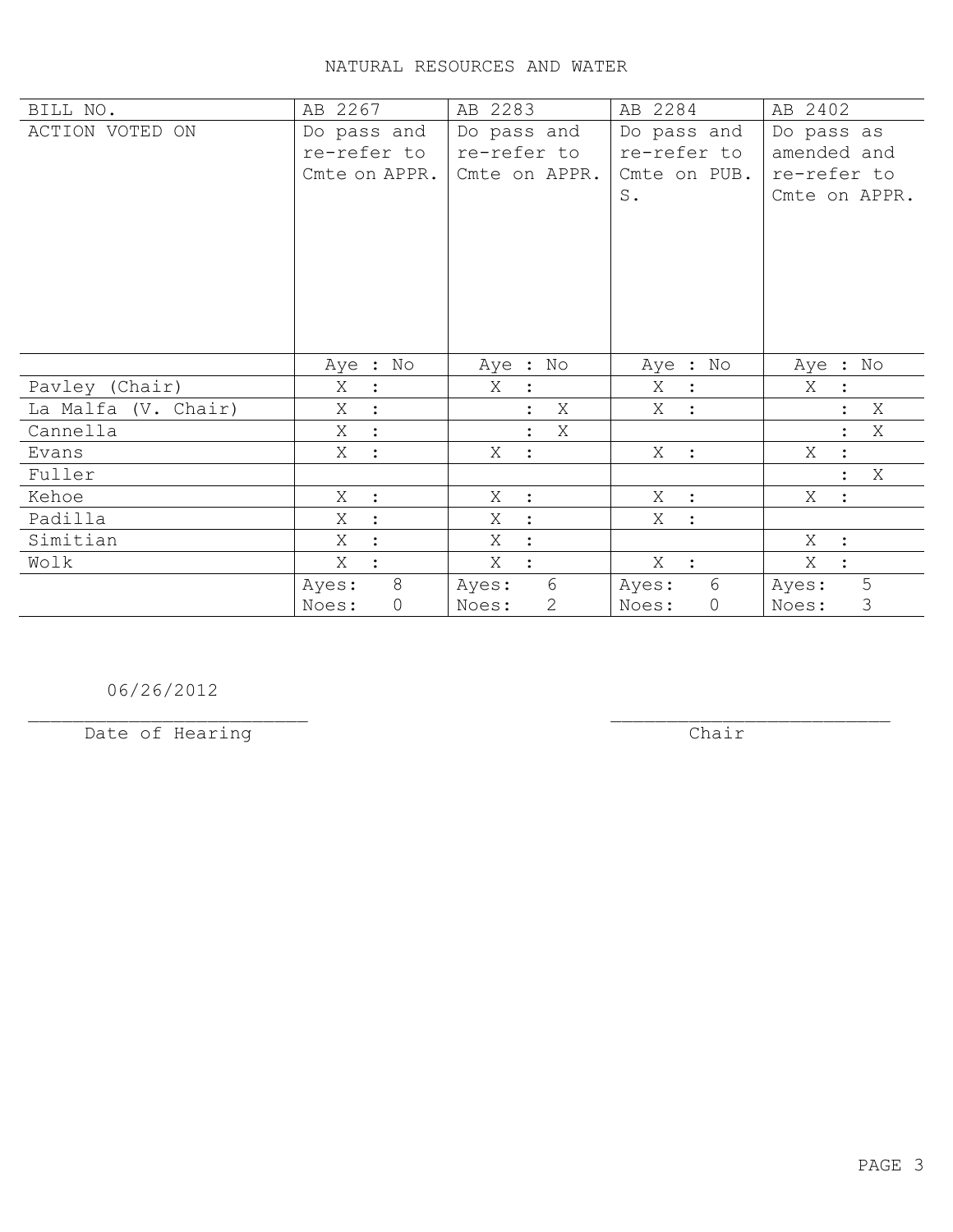| BILL NO.            | AB 2443              | AB 2595                  | AB 2609                 | AB 2620                   |
|---------------------|----------------------|--------------------------|-------------------------|---------------------------|
| ACTION VOTED ON     | Do pass and          | Do pass as               | Do pass and             | Do pass and               |
|                     | re-refer to          | amended and              | re-refer to             | re-refer to               |
|                     | Cmte on T. &         | re-refer to              | Cmte on APPR.           | Cmte on                   |
|                     | Η.                   | Cmte on APPR.            |                         | APPR., Rec.               |
|                     |                      |                          |                         | Consent                   |
|                     |                      |                          |                         |                           |
|                     |                      |                          |                         |                           |
|                     |                      |                          |                         |                           |
|                     |                      |                          |                         |                           |
|                     |                      |                          |                         |                           |
|                     |                      |                          |                         |                           |
|                     | Aye : No             | Aye : No                 | Aye : No                | Aye : No                  |
| Pavley (Chair)      | Χ                    | Χ<br>$\mathbb{R}^2$      | X<br>$\ddot{\cdot}$     | Χ<br>$\ddot{\phantom{1}}$ |
| La Malfa (V. Chair) | X                    | X<br>$\sim$ 1 $^{\circ}$ | Χ                       | Χ<br>$\sim$ 1 $^{\circ}$  |
| Cannella            |                      | X<br>$\mathbb{R}^2$      | Χ<br>$\ddot{\cdot}$     | X<br>$\sim$ 1 $^{\circ}$  |
| Evans               | $X$ :                |                          | X<br>$\ddot{\cdot}$     | X<br>$\ddot{\cdot}$       |
| Fuller              |                      |                          |                         | Χ<br>$\ddot{\cdot}$       |
| Kehoe               | X<br>$\mathbf{r}$    | X<br>$\mathbb{R}^2$      | Χ<br>$\ddot{\cdot}$     | Χ<br>$\ddot{\cdot}$       |
| Padilla             | X                    | Χ<br>$\ddot{\cdot}$      | Χ<br>$\ddot{\cdot}$     | X<br>$\ddot{\cdot}$       |
| Simitian            | X                    | X<br>$\ddot{\cdot}$      | X<br>$\ddot{\cdot}$     | X<br>$\ddot{\cdot}$       |
| Wolk                | Χ                    | Χ<br>$\ddot{\cdot}$      | X<br>$\ddot{\cdot}$     | Χ<br>$\ddot{\cdot}$       |
|                     | 6<br>Ayes:           | $7\overline{ }$<br>Ayes: | 6<br>Ayes:              | 9<br>Ayes:                |
|                     | $\mathbf 1$<br>Noes: | $\circ$<br>Noes:         | $\overline{2}$<br>Noes: | $\mathbb O$<br>Noes:      |

06/26/2012

Date of Hearing

 $\overline{**chair**}$